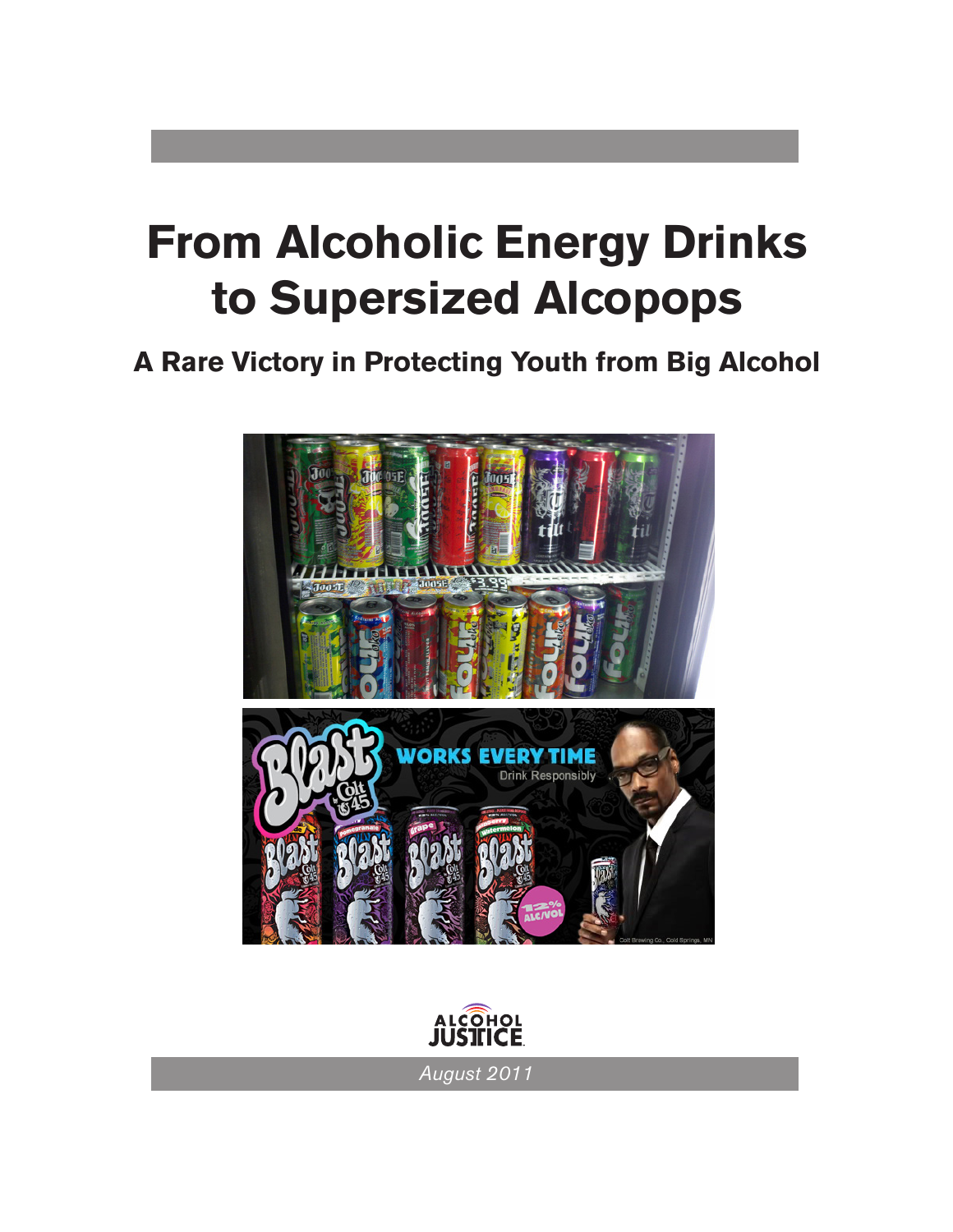# **From Alcoholic Energy Drinks to Supersized Alcopops**

**A Rare Victory in Protecting Youth from Big Alcohol**

#### **Summary**

While for decades the alcohol industry has been dreaming up new ways to hook youth on its products, in recent years, this strategy was taken to new heights. With the increasing popularity of highly caffeinated soft drinks, the alcohol industry decided to combine two drugs in one product. Thus, premixed alcoholic beverages with caffeine, dubbed alcoholic energy drinks (AEDs) were born. It didn't take long for advocates, health practitioners, and policymakers to realize with these new brands, underage drinking became even more risky than ever before.

Thanks to the concerted effort of numerous organizations, government agencies, and health experts, these dangerous products were forced off the market by early 2011. However, the larger problem of alcopops (sweet, soda-like alcohol) remains, with a new twist. Supersized alcopops—coming in single serving cans of up to 24 ounces, containing alcohol as high as 12% by volume—are industry's latest attempt to hook youth. Even without the caffeine, these "reformulated" products still represent a significant public health threat. This case study describes the path to victory to get alcoholic energy drinks off the market and explains what needs to happen next.



alcoholjustice.org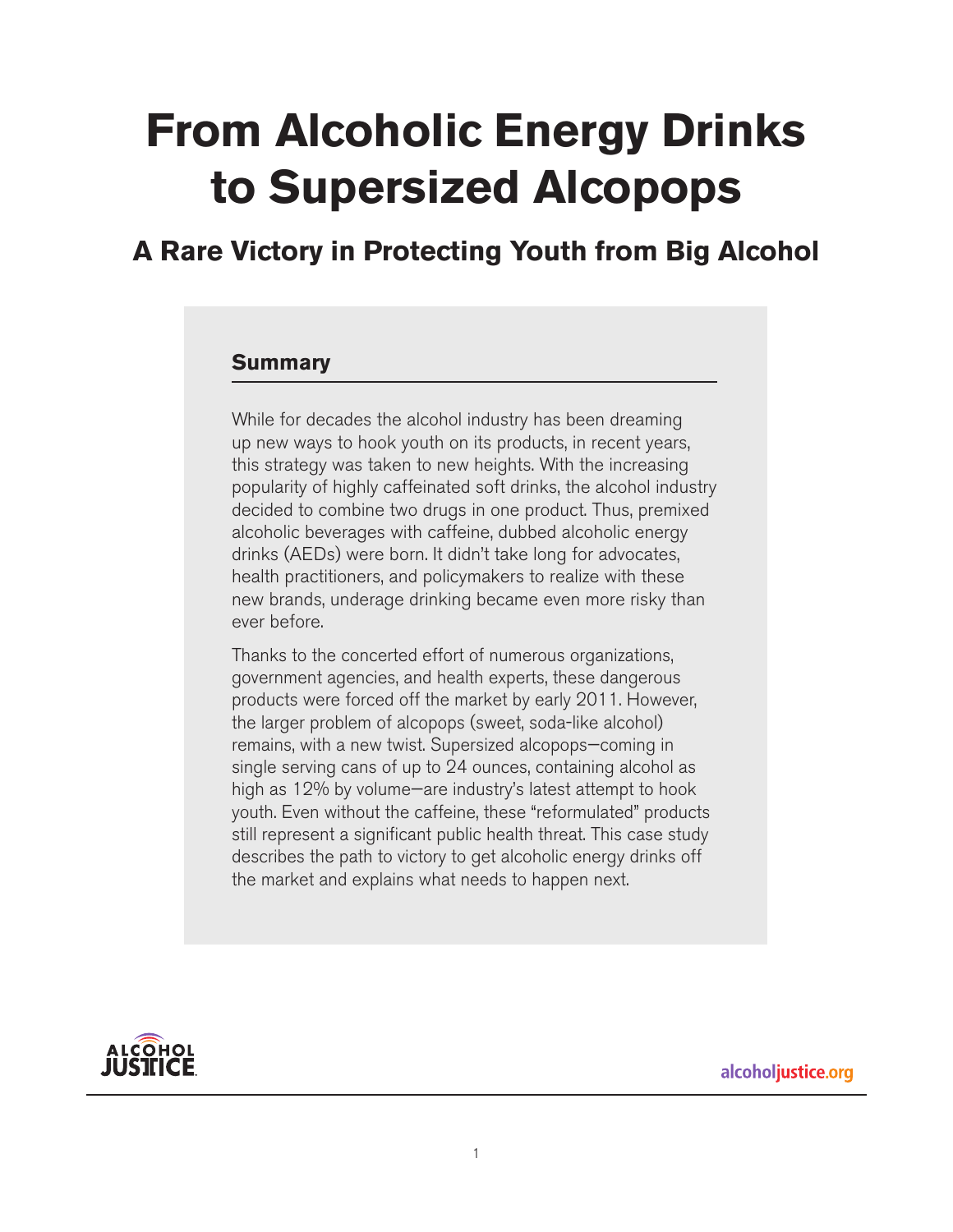### **The Rise of Alcoholic Energy Drinks**

Prior to alcoholic energy drinks, alcopops had been on the radar of public health groups for years. Similar to wine coolers before them, these alcoholic beverages appeal to youth for their sweet taste and cheap price. Though the first alcopops arrived on the market in the 1990s, it was in the 2000's that they gained increased market share.

In 2003, capitalizing on the popularity of energy drinks, along with mixed drinks such as Red Bull and vodka, a new pre-mixed caffeinated alcoholic beverage called Sparks (purchased by Miller Brewing Company in 2006) came on the market. With a neon orange and silver can designed to look like a big battery, the packaging was remarkably similar to nonalcoholic energy drink containers, causing confusion for parents and store clerks alike. Through the use of non-traditional marketing such as social media, giveaways, and sponsorships at clubs and parties, Sparks became popular with young consumers and established the alcoholic energy drink category.<sup>1</sup>

When Sparks was released there was little scientific research on the effects of caffeine on alcohol consumption. Then in 2006 a study was published on mixing alcohol with caffeine that concluded consuming energy drinks along with alcohol only makes a person feel less drunk but they still experienced all the usual adverse effects of being drunk. This was important because the marketing implication was that by consuming caffeine along with alcohol, one could mask the usual symptoms of alcohol, but this was not the case. And of course common sense suggested it probably wasn't a good idea to combine a stimulant with alcohol.

Soon, Anheuser-Busch began rolling out its own line of caffeinated alcoholic beverages. Sparks was performing well and the king of beer wanted to capture some of the AED market. During 2004 and 2005 Anheuser-Busch introduced Tilt (a sweet alcopop) and Bud Extra (a beer brand extension), and an especially galling product packaged in small, colorful, child-friendly containers called Spykes. The advertising campaigns for these products played up the drug-like effects of the stimulants they each contained.

Several advocacy groups, including Marin Institute (now called Alcohol Justice) and the Center for Science in the Public Interest (CSPI) voiced objections about Spykes—particularly over the child-friendly nature of the products, along with the stimulants—which gained much media coverage.

Then in May of 2007, twenty-nine attorneys general (the top state law official) signed a letter to Anheuser-Busch expressing their concern about Spykes and the promotion of AEDs.<sup>2</sup> In addition to citing the health concerns raised by available science, the letter specifically cited the appeal these products had to underage youth. As a result of the combined public outcry, negative media coverage, and legal pressure, the company pulled Spykes from the market. Though this victory was relatively small at the time, it was a good start and served as a precursor of things to come. Indeed, the power of the state attorneys general would prove to be a critical factor in the larger victory.

### **Research and Dissemination of Information**

Over the next year, the public health community pushed hard against AEDs. In August of 2007 Marin Institute published the groundbreaking report "Alcohol, Energy Drinks, and Youth: A Dangerous Mix," co-authored by Michele Simon and Jim Mosher.<sup>3</sup> The report reviewed the research and data available regarding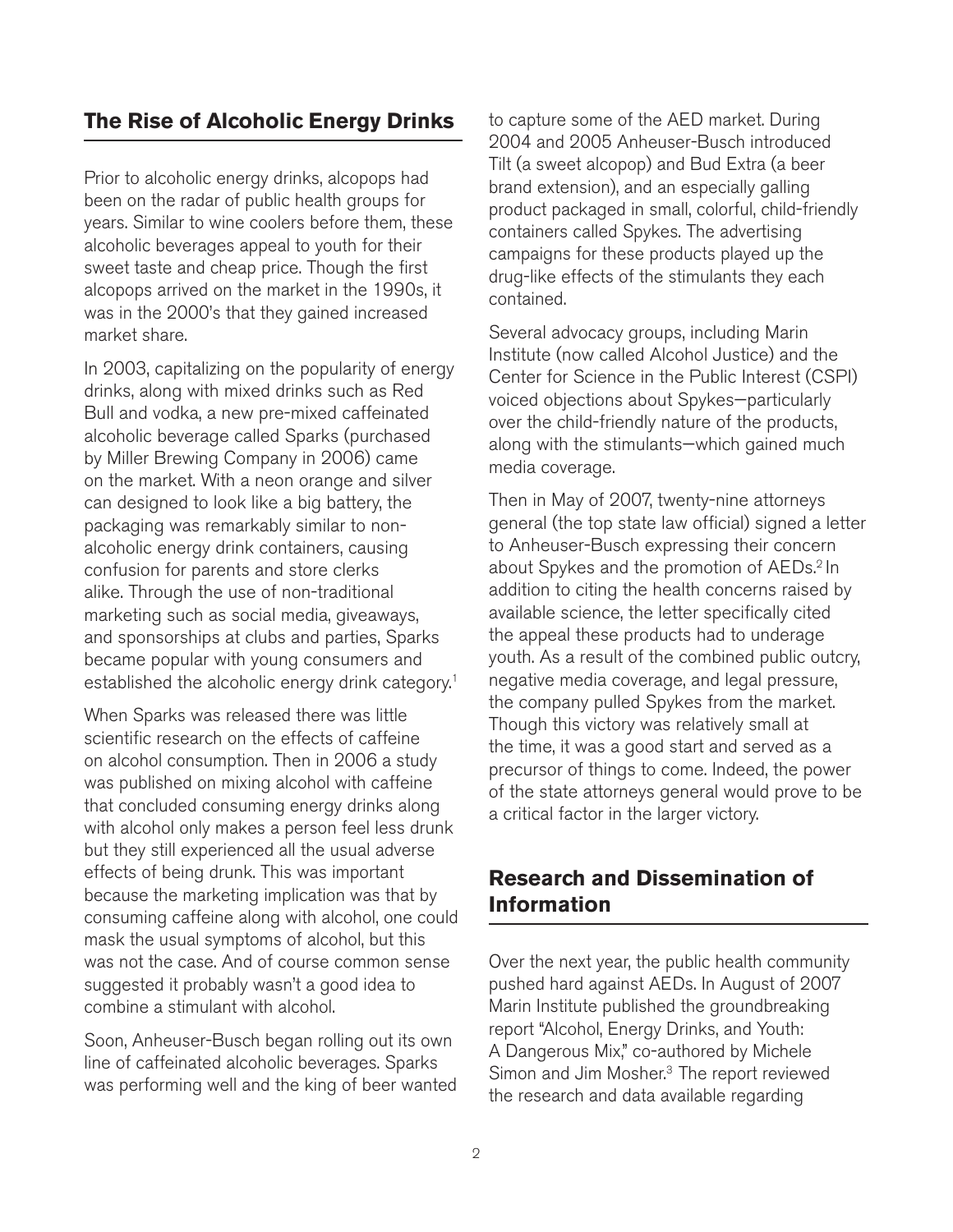alcoholic energy drinks and highlighted their sharp increase in sale, their appeal to underage drinkers, and the health concerns involved in mixing stimulants with alcohol. Given that this was the first report to describe the industry's marketing strategies, it served as a critical teaching and organizing tool to focus health professionals, youth advocates, and policymakers' attention on this emerging category of alcoholic beverages. Both Simon and Mosher gave numerous talks around the country, often to standing room only crowds, demonstrating the sharp interest in the topic and the need for more information. In addition, thousands of print copies of the report were distributed around the country and advocates requested the PowerPoint presentation numerous times as well.

From a scientific perspective, the most important research came in November 2007, from Dr. Mary Claire O'Brien, who proved to be a tireless advocate and key player in getting AEDs off the market. Hers was the first study to find higher risk of injury from mixing alcohol with energy drinks than from alcohol alone.<sup>4</sup> A survey of college students showed that consumption of caffeine and alcohol resulted in an increase in the number of drinks consumed. Also, those students consuming alcohol mixed with energy drinks experienced higher incidence of injury, of being taken advantage of sexually, taking advantage of another sexually, riding with a driver that was under the influence, or requiring medical treatment. This research proved to be critical in the campaign and was cited over and over again by advocates, law officials, and policymakers.

# **Litigation Strategies Emerge**

Given the emerging science on the dangers, combined with the deceptive marketing, of these products (and in the absence of government action) it was inevitable that eventually a good



lawyer would threaten litigation. Indeed in February 2008, The Center for Science in the Public Interest served Anheuser-Busch and Miller Brewing Company with notices of intent to sue over their AEDs.<sup>5</sup> CSPI asserted that the products were adulterated and that companies were engaged in unfair and deceptive practices. Meanwhile, several state attorneys general had apparently also been investigating behind the scenes. Then in June 2008, Anheuser-Busch reached an agreement with a group of 11 state attorneys general to stop producing Tilt and Bud Extra, as well as to not produce any other AEDs in the future. $6$  This was a huge victory for public health advocates: for a major corporation to sign a legal document to not combine caffeine with alcohol was a critical precedent.

While in contrast, Miller initially refused to budge, this would not be for long. In September of 2008 CSPI proceeded with its previously threatened legal action and filed suit against MillerCoors.<sup>7</sup> (Miller by this time had merged with Coors in the U.S.) That same month, MillerCoors also receive a letter signed by 29 state attorneys general expressing concerns over the release of a new product called Sparks Red.<sup>8</sup> Citing the high alcohol content of the product (8% by volume)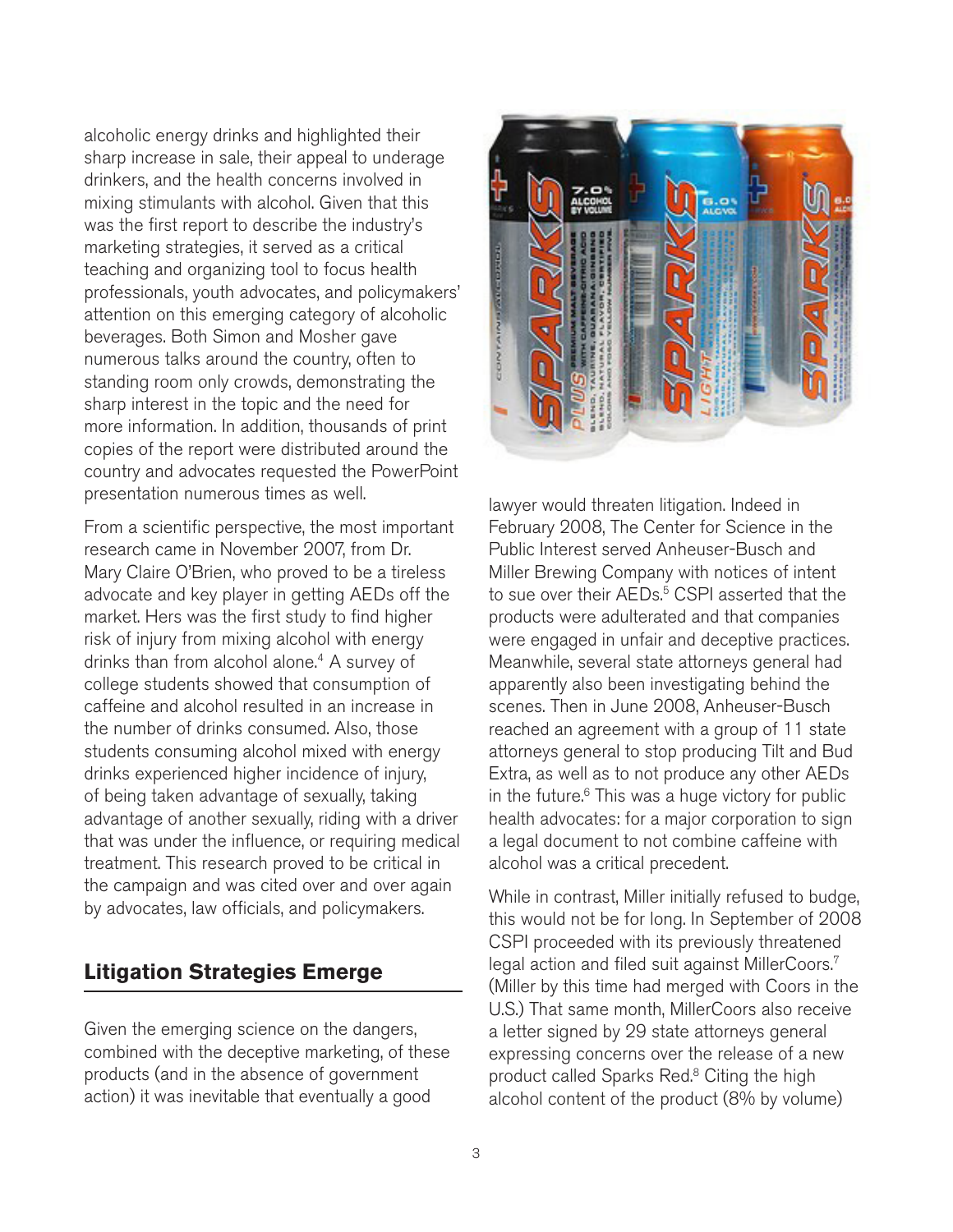and the public health concern of mixing alcohol with caffeine and other stimulants, the letter urged the company to reconsider. Ultimately, MillerCoors would not release Sparks Red, and a few months later pulled all Sparks products from the market. In December 2008 MillerCoors reached an agreement with 13 state attorneys generals and one city attorney (San Francisco) to stop making Sparks, as well as to not make any AEDs in the future.<sup>9</sup> This was another huge victory, even bigger than Anheuser-Busch, as Sparks was the industry leader at the time. This however, would not be the end of the AED story.

While the exit of the biggest alcohol producers from the AED market was an important victory for public health, the job was still not complete. The legal mechanisms that brought about these two victories were limited only to Anheuser-Busch and MillerCoors. Thus a vacuum was created in the market and soon smaller producers filled the void. The best known of these new AEDs was Four Loko, which came in several flavor varieties, each one more childlike than the next. Introduced by Phusion Projects in August of 2008, Four Loko contained caffeine and other stimulants just like the original AEDs.<sup>10</sup> However, unlike Sparks or Tilt, which came in 16 ounce cans, Four Loko was sold in 23.5 ounce containers with up to 12.5% alcohol. But now, states became more involved, flexing their Constitutional authority to regulate the sale of alcohol.

# **State Regulatory Actions**

In its 2007 report, Marin Institute had recommended in addition to federal action that states assert their independent legal jurisdiction over alcohol to enact outright bans or at least a moratorium on the sale of AEDs. In 2008, Marin Institute drafted model legislation for states to ban caffeine in alcohol. Over the next two years, such bills were introduced in numerous states in-



cluding: California, Illinois, New Jersey, New York, South Carolina, and Washington State. However, despite the obvious risk to youth, due to heavy industry lobbying, they were all defeated.

But other states took different approaches. For example, Utah passed a law in 2008 reclassifying alcopops as products that could only be sold in state-controlled liquor stores. Prior to this law, AEDs could be sold alongside beer, as was the case in most states. As a result of this change, Utah's liquor board simply decided not to approve AEDs for sale in state stores. As a result, Utah became the first state to effectively ban the sale of AEDs.<sup>11</sup> Then in February 2009 Virginia passed a law mandating that the ABC Board adopt regulations requiring that off-premises retail licensees place premixed AEDs in the same location where wine and beer are available for sale within licensed premises.<sup>12</sup> Then Montana passed a law in March 2009 redefining "caffeinated or stimulant-enhanced malt beverage" as liquor. As a result AEDs could no longer be sold alongside beer.<sup>13</sup> It appeared that at least some state regulators were starting to take seriously the problems posed by caffeine in alcohol.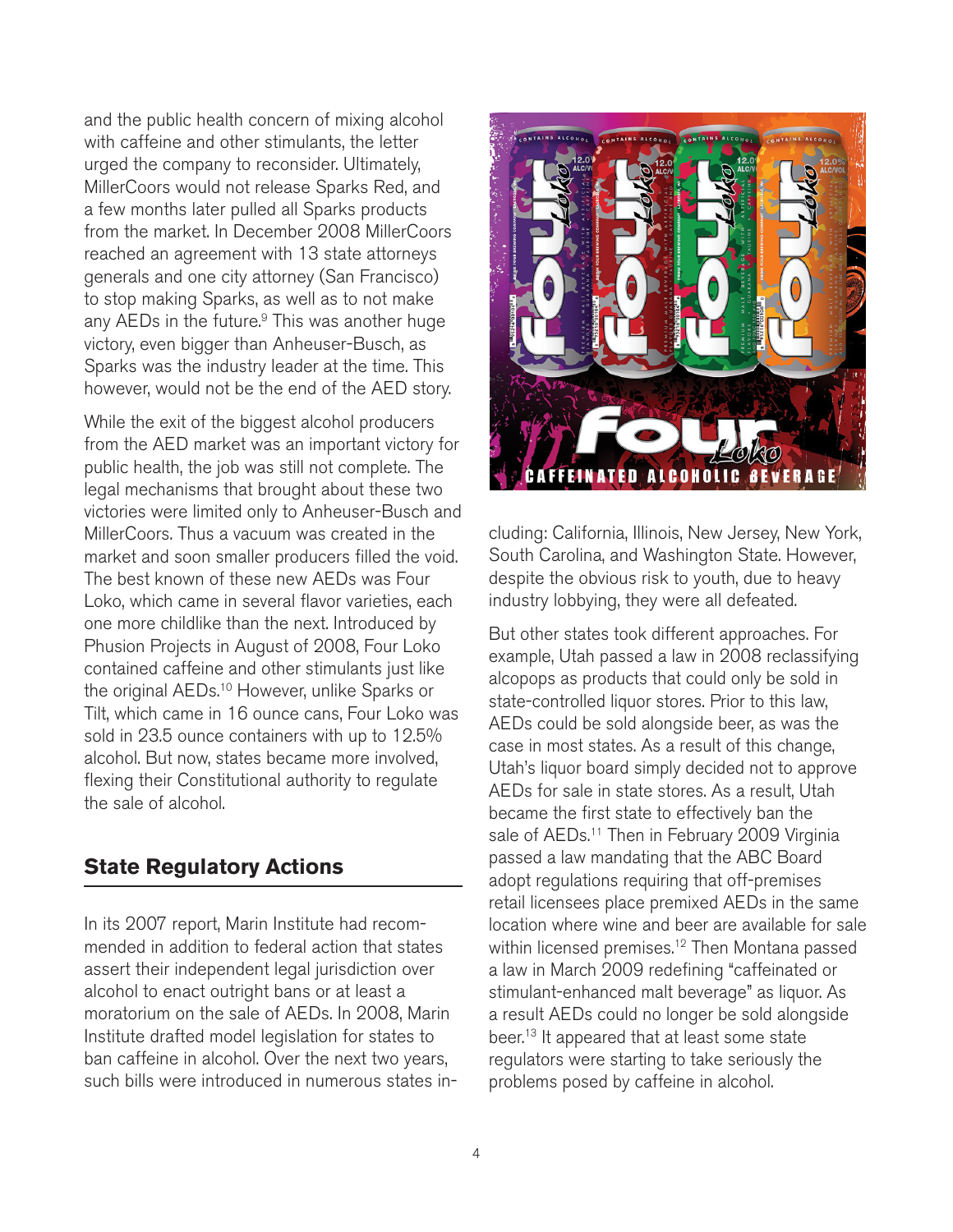#### **Federal Government Steps Up**

Meanwhile, the federal agency with primary jurisdiction over alcohol—the Alcohol and Tobacco Tax and Trade Bureau (TTB)—was not only asleep at the wheel almost the entire time this advocacy effort was underway, but had actually approved these dangerous products for sale in the first place. As a result, health experts and law officials turned instead to the Food and Drug Administration (FDA), which has limited jurisdiction over alcohol—to approve any additives as safe for consumption.

Thanks to months of behind the scenes efforts by a team of assistant state attorneys general, pressure was placed on the FDA to act. In late September, 18 state attorneys general and the San Francisco city attorney's office sent a letter to FDA expressing concerns about  $AEDs<sub>14</sub>$  which was supported by several medical experts,<sup>15</sup> proving once again the importance of a combined public health and legal approach.

Then finally, a huge breakthrough: in November 2009 FDA sent letters to 30 manufacturers of alcoholic beverages containing caffeine, requesting within 30 days evidence that the use of caffeine in their alcoholic beverage products was safe.16 FDA made clear that it was considering whether caffeine could lawfully be added to alcoholic beverages. If it could not, such products would be considered "adulterated" and would thus be illegal to sell in interstate commerce under federal law. Advocates rejoiced.

Despite this flurry of activity and the sustained efforts of public health organizations, the headway being made against AEDs would stall over the months that followed. Then in summer of 2010 Senator Charles Schumer (D-NY) called for the Federal Trade Commission (FTC) to investigate companies that were promoting underage drinking through the marketing of AEDs that looked like non-alcoholic energy

drinks.17 (The FTC has jurisdiction over deceptive marketing by the alcohol industry.) Along with several other senators, Schumer also called for the FDA to "immediately make public its findings from an investigation into possible health risks posed by so-called 'energy drinks' that combine alcohol and caffeine."<sup>18</sup> At this point the FDA had not released any information received from the requests it previously sent, nor had it taken any further regulatory action. This was an extremely frustrating time for advocates who were left wondering: what was taking the FDA so long to finish the job?

### **Delay Leads to Tragedy, which Leads to Victory**

With college students heading back to school in the fall of 2010, tragedy struck. In two separate incidents, Four Loko was cited as the possible cause of hospitalizing more than 30 college students in New Jersey and Washington State. Because of these awful incidents, AEDs were thrust back into the national spotlight and more serious policy discussions began on the dangers these products posed to public health and safety. In early November, numerous states took steps to immediately ban AEDs, even if just temporarily. For example, regulatory or voluntary actions taken in Michigan,<sup>19</sup> Oklahoma,<sup>20</sup> Washington state,<sup>21</sup> New York,<sup>22</sup> Connecticut,<sup>23</sup> and Massachusetts<sup>24</sup> halted the sale of AEDs. Other states announced similar intentions.

Also during this time and throughout the entire campaign, Marin Institute, along with other advocacy organizations kept the pressure on the FDA and called for state regulation through multiple action alerts and concerted media outreach. All of the combined media attention and public pressure meant the FDA had to act.

Finally, on November 17, 2010 FDA (along with FTC) issued warning letters to Phusion Projects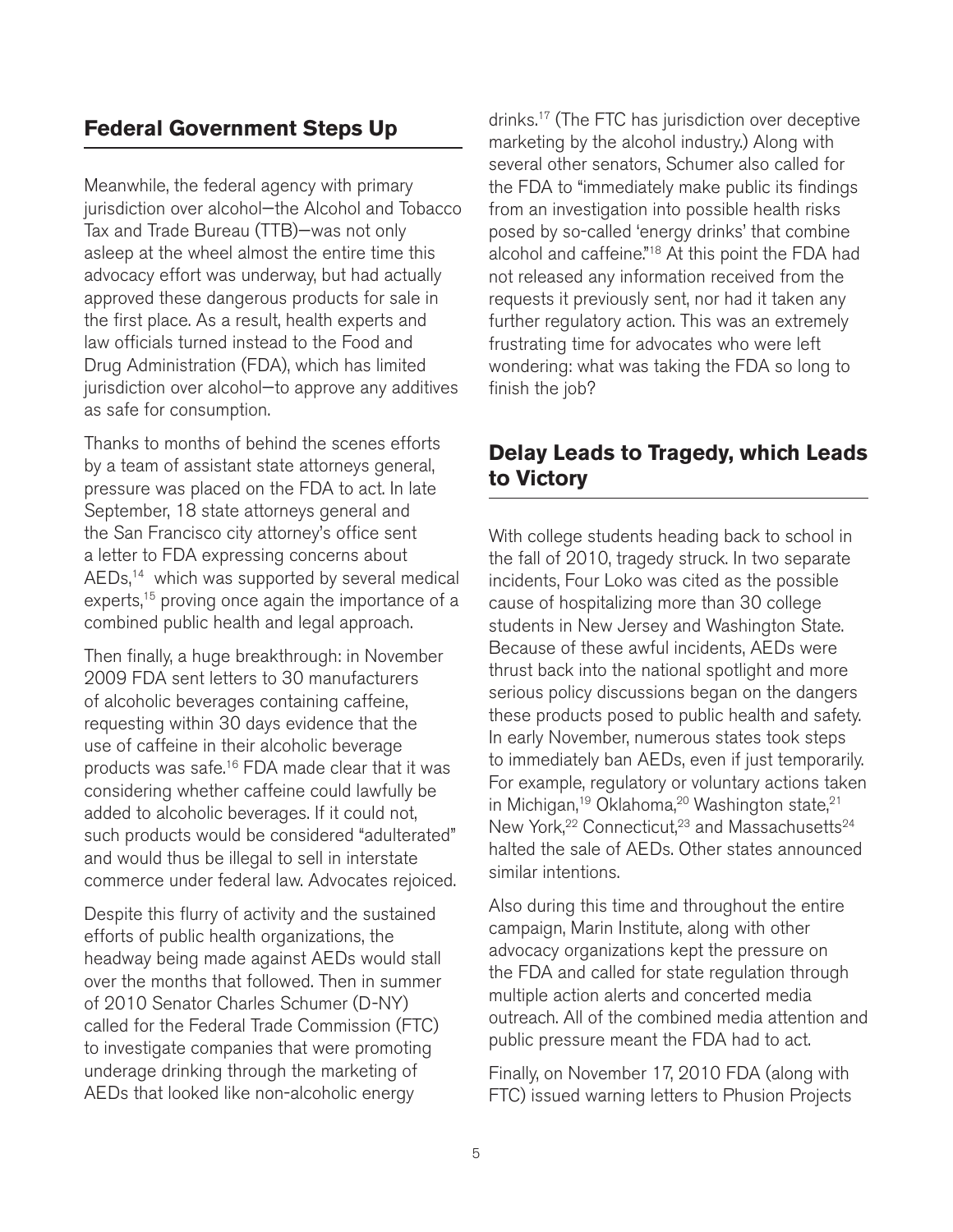(maker of Four Loko) and three other producers of alcoholic beverages combined with caffeine. The strongly-worded FDA letters charged that the addition of caffeine to alcoholic beverages was an "unsafe food additive," not approved for use and continued violation could result in seizure of illegal products.<sup>25</sup> The FTC letter<sup>26</sup> (also very strongly worded) cited incidents "suggesting that alcohol containing added caffeine presents unusual risks to health and safety" and warned that the marketing of such beverages may constitute an unfair or deceptive practice in violation of federal law. The TTB (the agency that had approved the products in the first place) also sent warning letters $27$  to the same four companies explaining that a finding by the FDA that a product is adulterated would render that product mislabeled and therefore illegal to sell or ship in interstate or foreign commerce.

After a long fight, advocates finally got what they had been asking for: federal action to remove these dangerous products from the marketplace once and for all. However, the FDA letter did have several limitations:

1) It was aimed only at four companies that made seven brands;

2) Technically, new companies could start selling caffeinated alcohol;

3) Remaining on the market are numerous spirits brands that contain caffeine.

It's unclear why FDA did not target spirits products, but we know that the single-serve alcopop-type products were of the most concern due to their popularity with youth. To fill in the legal gaps, some states are introducing bills to ban caffeine in alcohol completely. Additionally, private lawsuits alleging fraud,<sup>28</sup> wrongful death<sup>29</sup> and other harm<sup>30</sup> have been filed against the companies that manufactured AEDs. Meanwhile further research confirms that the combination of alcohol with caffeine is a dangerous mix.<sup>31</sup>

Thankfully as of this writing, single-serve alcoholic energy drinks are no longer available in stores.

#### **New Threat: Supersized Alcopops**

As we've learned over and over, the alcohol industry doesn't exactly give up even when you have a rare victory like this one. To the contrary, companies just come back with new products aimed at youth, as they know this is best way to ensure a steady supply of fresh customers. Even though FDA forced the companies to stop making alcoholic beverages with caffeine, the brands didn't disappear. Instead, they were simply reformulated to remove the caffeine, resulting in a whole new public health and underage drinking threat: supersized alcopops.

The reformulated brands include Four Loko, Joose, Tilt, and Sparks (Sparks remains in 16 ounce cans). A newcomer on the market is "Blast by Colt 45"—a product of Pabst Brewing Company. The supersized products come in 23.5 ounce, single serving cans that still look like soft drink containers, with up to 12% alcohol content—the equivalent of 4.7 standard drinks of alcohol. (Hence the nickname, "binge in a can.") These supersized alcopops are sweet, bubbly, and come in a variety of fruity flavors to appeal to underage drinkers. Blast is being promoted by

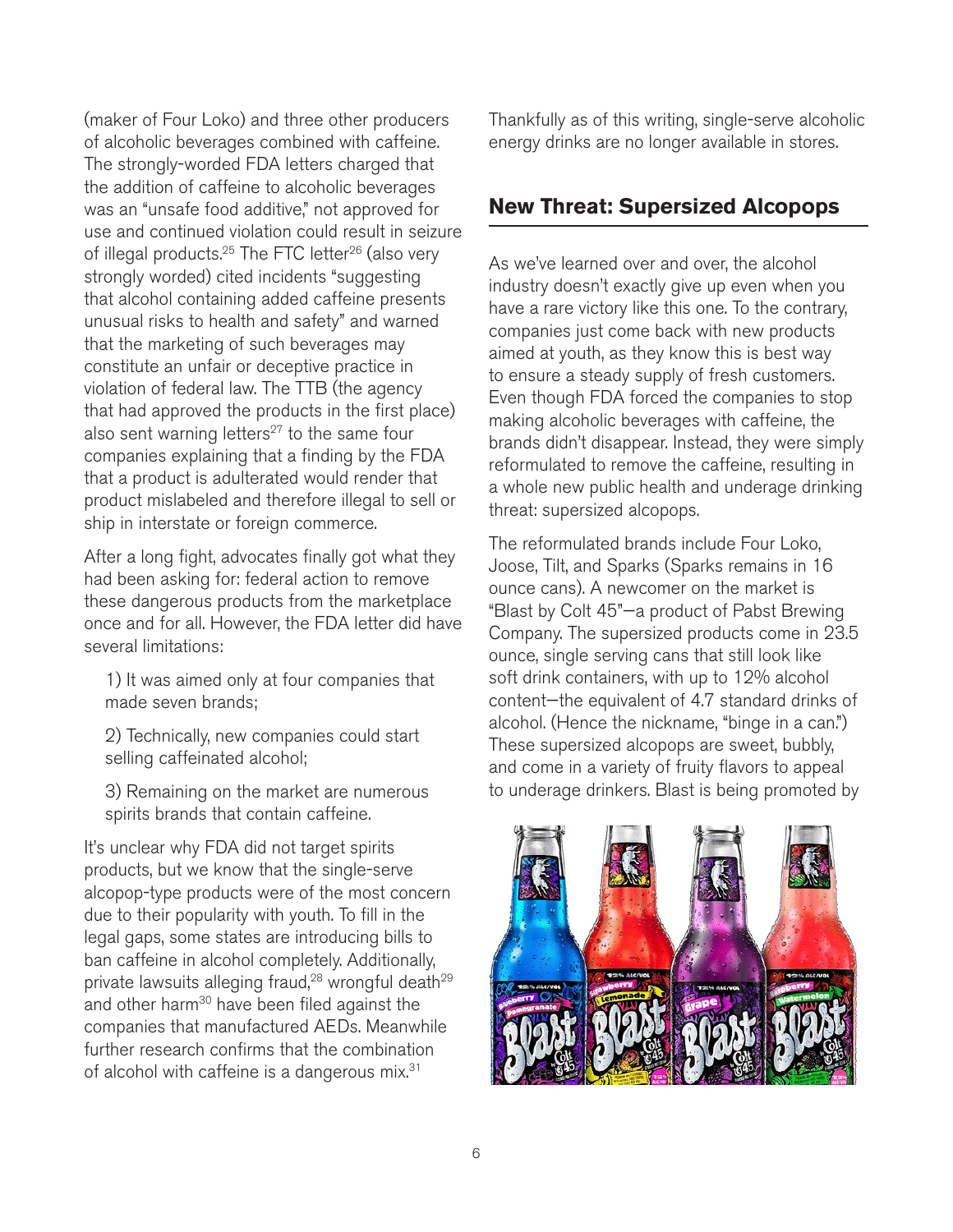

music star Snoop Dogg in an apparent attempt to target urban youth.

In April 2011, 17 state attorneys general, along with the San Francisco city attorney's office sent a strongly-worded letter to Pabst Brewing Company urging the company to reduce the number of servings in a container, noting that:

*If an individual consumes a 23 .5 ounce can of Blast as it is intended to be consumed drinking the entire can on a single occasion he or she will have engaged in binge drinking, putting himself or herself at risk of serious and other health and safety problems.*<sup>32</sup>

The letter also warns Pabst not to target audiences under the legal drinking age:

*In addition to offering this high alcohol flavored malt beverage in youth-friendly flavors of grape, strawberry, lemonade, and watermelon ("made with real juice"), Pabst has chosen as its celebrity spokesperson, hip-hop/rap music* 

*artist, Snoop Dogg, who is popular among persons under 21 and whose promotional videos for Blast are accessible to viewers of all ages on social media sites such as YouTube and Twitter. We also are aware of concerns that Pabst's marketing of Blast is targeting young African-Americans.*<sup>32</sup>

Thus far, Pabst Brewing Company has been defiant. Thus, in response to this new threat, Marin Institute (now called Alcohol Justice) drafted model state legislation<sup>33</sup> to accomplish two things: one, ban caffeinated alcoholic beverages of all kinds (this is stronger than the FDA approach) and two, bring alcopops down to size by limiting containers to a single serving size, as federal guidelines recommend.

In June, Anheuser-Busch InBev (InBev took over Anheuser-Busch in late 2008) announced that it would limit its alcopops to 8% alcohol by volume in cans over 16 ounces. As noted then<sup>34</sup> this is unimpressive and insufficient. It's still a dangerous amount of alcohol to consume in one serving. Meanwhile, new research suggests that these supersized alcopops may be just as dangerous as their caffeinated predecessors because of the combination of high alcohol with sweet flavors.<sup>35</sup> Moreover, in its letter regarding caffeine in alcohol, the Federal Trade Commission warned that the high-alcohol content, large-size containers themselves could be construed as deceptive marketing. Thus, there is still much work to do.

**Just how much FUEL is there in one can of Four Loko?**



One 23.5oz can of Four Loco at 12 percent alcohol by volume contains the same amount of alcohol as 4.7 shots of 80 proof vodka, 4.7 bottles of beer or 4.7 glasses of red wine. *(courtesy of Oregon Partnership)*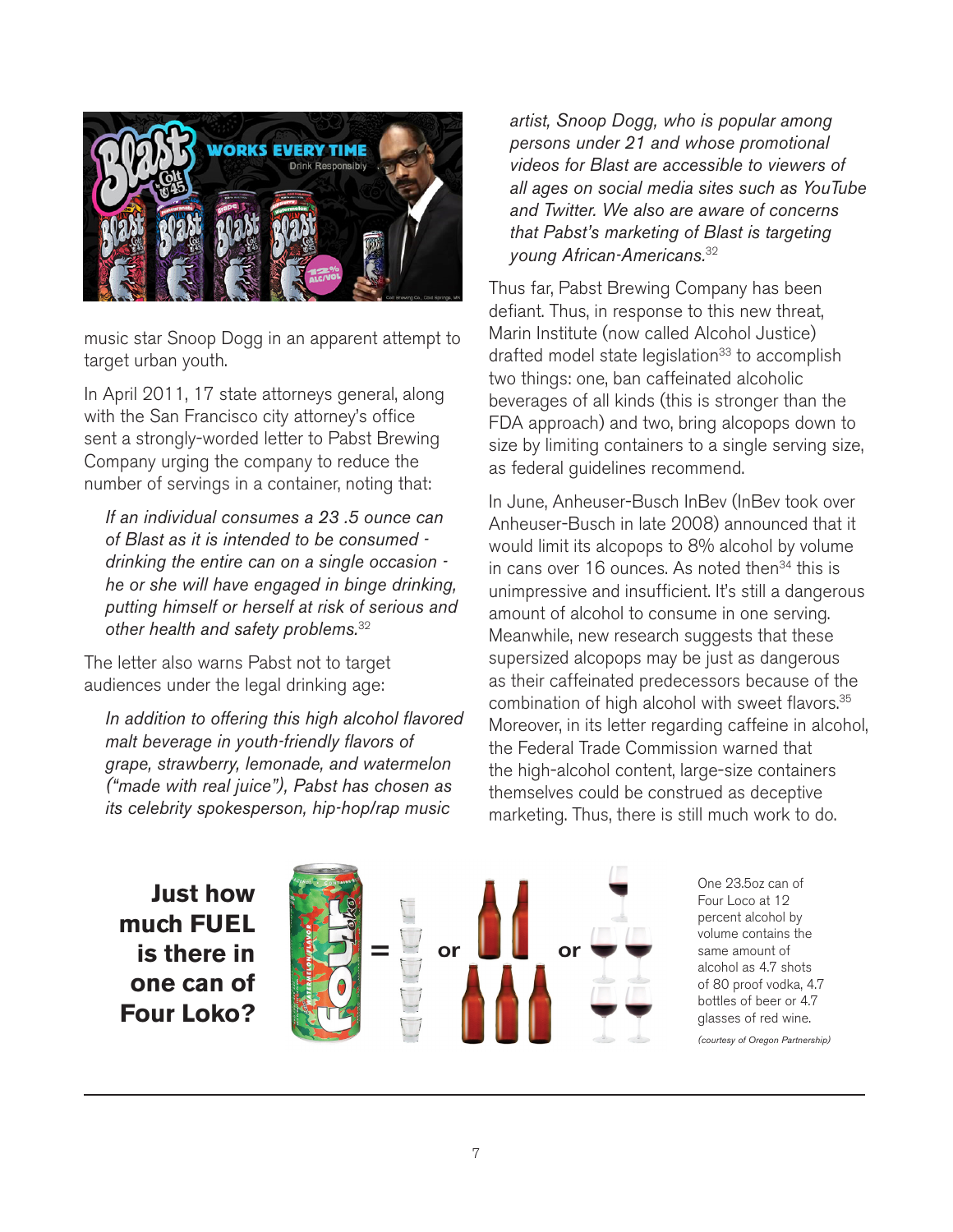### **Lessons Learned**

The victory over alcoholic energy drinks resulted from the hard work of public health professionals, community members, and policymakers at all levels of government. It illustrates the important combination of research, activism, organizing, legal tools, and media advocacy to build a foundation upon which meaningful policy change can happen. Here are a few lessons advocates can glean from this experience:

**1. Get familiar with your state attorney general's office.** Find out if your AG is a member of The National Association of Attorneys General Youth Access to Alcohol Committee and if not, ask why. Then find out which assistant attorney general is assigned to work on alcohol issues. Once you've introduced yourself, become a resource for this attorney. It be cannot stressed enough how critical just a handful of dedicated assistant attorneys general were in this victory; and they remain engaged in the ongoing effort to protect youth from Big Alcohol.36

**2. Find a health professional, preferably an MD, to champion your cause.** In this case, Mary Claire O'Brien, associate professor of emergency medicine at Wake Forest Baptist Medical Center was the best champion one could hope for. Her original research became the bedrock of the entire campaign and her willingness to be a media spokesperson moved the issue at critical times. She also worked closely with the assistant attorneys general, serving as their go-to expert.

**3. Make friends with the media.** Alcohol Justice has been able to leverage much media attention to this issue, in part because it has so many dramatic aspects: the confusing package design (the media loves catching retailers

selling to minors), the threat of legal action, and unfortunately, the tragedies. Once you get to know a producer or reporter, become a reliable resource for them.

**4. Work with a wide coalition of groups.** It's a cliché but it's true: the broader your coalition, the more effective you are. This issue appealed to everyone from health professionals to law enforcement to youth advocates to treatment and prevention groups and of course, parents. Even policymakers who often take the side of the alcohol industry had a hard time defending such obviously dangerous products. (Showing examples of the products always helps.)

**5. Be persistent.** While this was a relatively short campaign as far as alcohol prevention victories go, it still took a number of twists and turns and at times was frustrating and discouraging: especially when we couldn't understand what was taking the FDA so long to act, or when we couldn't get state legislation passed, or when we got zero cooperation from anyone from the industry, (including some beer wholesalers who claim to be in favor of state regulation). But not being willing to give up and keeping the pressure on all levels of government ultimately paid off.

**6. Prepare to do battle again.** Because the alcohol industry will keep coming up with clever new ways to target youth, pressure is needed on every level: of course, industry (producers, distributors, and retailers) should be held accountable. Policymakers at the federal, state, and local levels should be educated to become champions or at least embarrassed into doing the right thing. Finally, advocates need to use all tools available—media, grassroots and online activism, coalition building and good old fashioned lobbying to make change happen. With the right combination of factors, victory will come.

This report was written by Michele Simon, Ryan Treffers, and Sarah Mart. Special thanks to Jim Mosher for his tireless effort on this issue.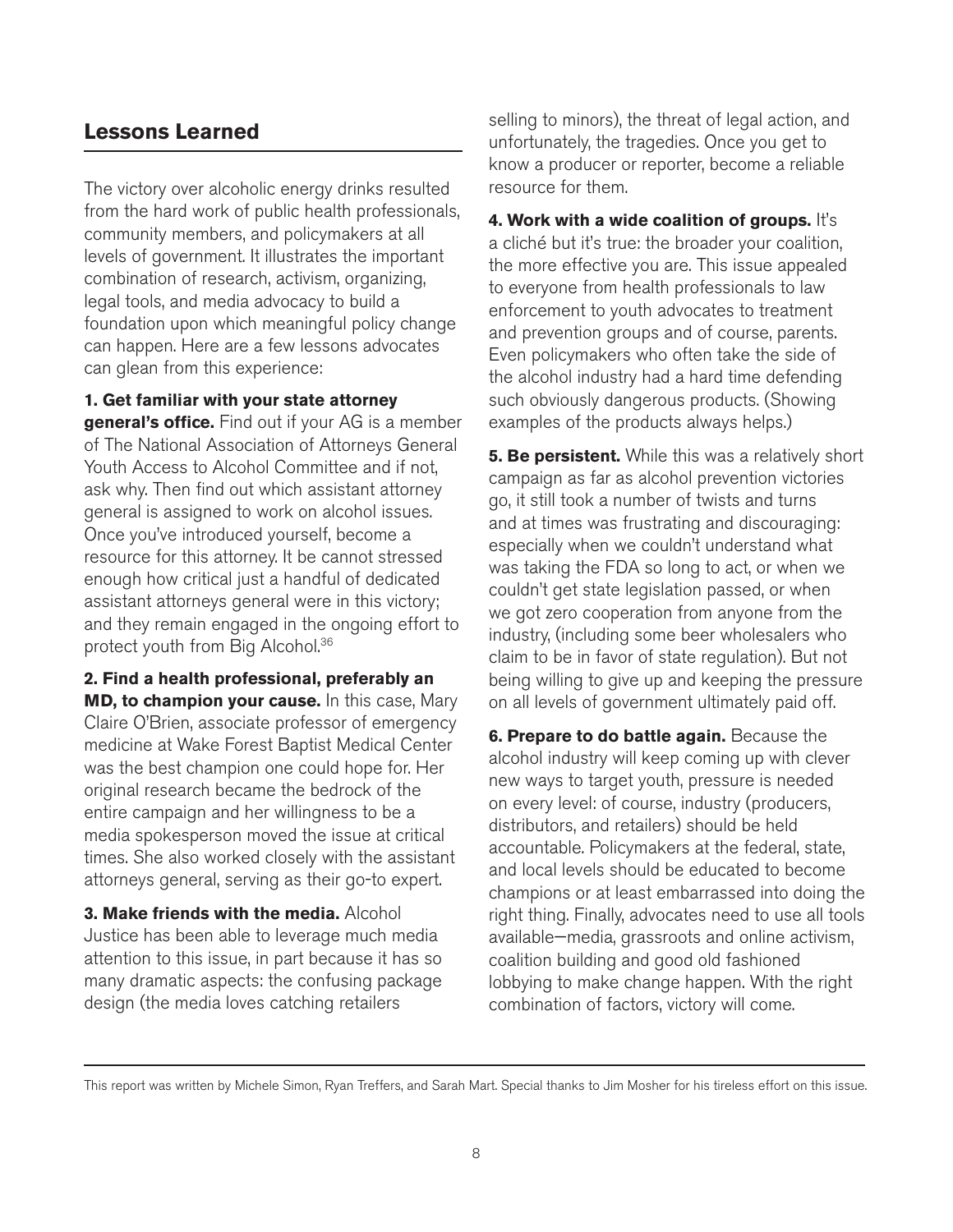# **Time Line**

| 2003             | McKenzie River Corporation introduces Sparks.                                                                                                                                                                                                                                                                                                                                                                                                                                                                                                                                   |
|------------------|---------------------------------------------------------------------------------------------------------------------------------------------------------------------------------------------------------------------------------------------------------------------------------------------------------------------------------------------------------------------------------------------------------------------------------------------------------------------------------------------------------------------------------------------------------------------------------|
| $2004 -$<br>2005 | Anheuser-Busch introduces Spykes, Tilt, and Bud Extra.                                                                                                                                                                                                                                                                                                                                                                                                                                                                                                                          |
| 2006             | Apr "Effects of Energy Drink Ingestion on Alcohol Intoxication" is published.<br>Jul MillerCoors purchases Sparks for \$215 million.                                                                                                                                                                                                                                                                                                                                                                                                                                            |
| 2007             | May Letter from 29 state attorneys general and negative media prompts Anheuser-Busch to stop<br>making Spykes.<br>Aug Report, "Alcohol, Energy Drinks, and Youth: A Dangerous Mix" is published.<br>Nov Dr. Mary Claire O'Brien presents findings demonstrating clear dangers of consuming alcohol<br>mixed with caffeine.                                                                                                                                                                                                                                                      |
| 2008             | Feb Center for Science in the Public Interest sends Anheuser-Busch and Miller Brewing Company<br>letters of intent to sue.<br>May Anheuser-Busch signs agreement with state attorneys general to stop producing AEDs.<br>Aug Phusion Projects introduces Four Loko in supersized can.<br>Sep Center for Science in the Public Interest files suit against MillerCoors over Sparks.<br>Oct Utah becomes first state to effectively ban sale of AEDs.<br>Dec MillerCoors signs agreement with state attorneys general to stop producing AEDs.                                     |
| 2009             | <b>Nov</b> FDA sends letters to makers of AEDs requesting evidence that adding caffeine to alcoholic<br>beverages is safe.                                                                                                                                                                                                                                                                                                                                                                                                                                                      |
| 2010             | Aug Four U.S. senators call on FDA to complete its investigation of AED manufacturers and<br>issue a report.<br>Oct Two incidents involving scores of college students being hospitalized after consuming AEDs<br>receive national attention.<br>Nov Six states ban AEDs, if only temporarily. Many more states consider similar actions, putting<br>increased pressure on FDA.<br>FDA and FTC each send letters to four producers of AEDs warning that caffeine is an unsafe<br>additive, making the products illegal to sell under federal law and subject to seizure action. |
| 2011             | Jan Four Loko returns to store shelves in reformulated, caffeine-free versions, but in supersized<br>containers with high alcohol content.<br>Apr Pabst Brewing Company introduces "Blast by Colt 45", in 23.5 ounce single-serve cans with<br>12% alcohol in fruity flavors.<br>Letter sent from 17 attorneys general to Pabst Brewing Company over new supersized alcopop,<br>"Blast by Colt 45."                                                                                                                                                                             |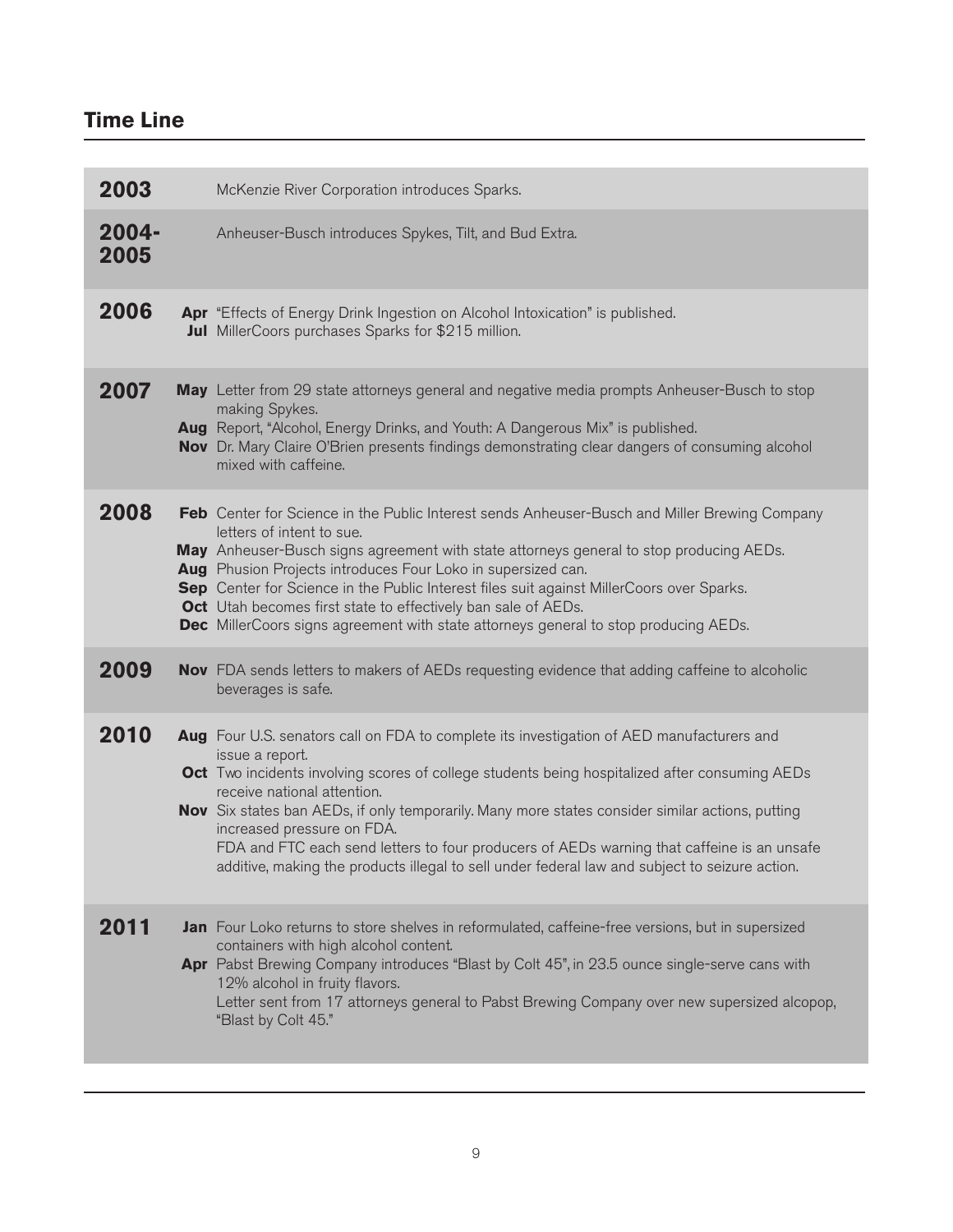#### **References**

- 1. Smallwood C. Malternative marketing: The Sparks story. The Philadelphia Independent. October 2004. 2010. Available at: http://www. philadelphiaindependent.net/public/articles/35.html. Accessed on August 10.
- 2. A Communication from the Chief Legal Officers of the Following States: Alaska, Arizona, California, et al. Anheuser Busch alcoholic energy drinks. Facsimile to Anheuser-Busch. May 10, 2007. Available at: http://www.ct.gov/ag/lib/ag/children/ attorneysgenerallettertoanheuserbuschrealcoholicenergydrinks.pdf. Accessed on August 10, 2010.
- 3. Simon M and Mosher J. Alcohol, energy drinks, and youth: A dangerous mix. Alcohol Justice (formerly Marin Institute). August 2007. Available at: http://www.alcoholjustice.org/site/images/stories/pdfs/energydrinkreport.pdf. Accessed on August 10, 2010.
- 4. O'Brien MC, et al. Caffeinated cocktails: Get wired, get drunk, get injured. American Public Health Association Meeting. 2007. Available at: http:// www.cspinet.org/new/pdf/obrien.pdf. Accessed on August 10, 2010.
- 5. Center for Science in the Public Interest. CSPI to sue Anheuser-Busch, Miller over alcoholic energy drinks. February 28, 2008. Available at: http://www.cspinet.org/new/200802281.html. Accessed on August 10, 2011.
- 6. Office of Attorney General Terry Goddard. Press release: Terry Goddard announces agreement to stop selling two alcoholic energy drinks. June 26, 2008. Available at: http://www.azag.gov/press\_releases/june/2008/AB%20release.pdf. Accessed on August 10, 2011.
- 7. Center for Science in the Public Interest. CSPI sues to stop MillerCoors' "Sparks" alcoholic energy drink. September 8, 2008. Available at http:// www.cspinet.org/new/200809082.html. Accessed on August 10, 2011.
- 8. A Communication from the Chief Legal Officers of the following States: Arizona, California, Connecticut, et al. Sparks Red. Communication to MillerCoors. September 17, 2008. Available at: http://www.oag.state.md.us/Press/millercoors.pdf. Accessed on August 10, 2011.
- 9. MillerCoors. Assurance of voluntary compliance and voluntary discontinuance. 2008. Available at: http://www.maine.gov/tools/whatsnew/attach. php?id=65301&an=1. Accessed on August 10, 2011.
- 10. Phusion Projects. Phusion projects timeline. Available at: http://www.phusionprojects.com/pdf/Phusion%20-%20Timeline.pdf. Accessed on August 10, 2011.
- 11. Four Loko already banned in Utah. Deseret News. October 29, 2010. Available at: http://www.deseretnews.com/article/700077151/Four-Loko already-banned-in-Utah.html. Accessed on August 10, 2011.
- 12. Virginia House Bill 2597. Alcoholic beverage control; ABC Board to adopt regulation that require off-premise retail licensees. Signed by Governor on February 25, 2009. Available at http://leg1.state.va.us/cgi-bin/legp504.exe?ses=091&typ=bil&val=HB2597. Accessed on August 10, 2011.
- 13. Montana Senate Bill 438. Regulate sale of alcoholic energy drinks. Signed by Governor on March 25, 2009. Available at: http://laws.leg. mt.gov/laws09/LAW0203W\$BSRV.ActionQuery?P\_BLTP\_BILL\_TYP\_CD=SB&P\_BILL\_NO=438&P\_BILL\_DFT\_NO=&P\_CHPT\_NO=&Z\_ ACTION=Find&P\_SBJ\_DESCR=&P\_SBJT\_SBJ\_CD=&P\_LST\_NM1=&P\_ENTY\_ID\_SEQ=&P\_PRNT\_FRNDLY\_PG=Y. Accessed on August 10, 2011.
- 14. From the Chief Legal Officers of: The State of Connecticut, The State of Utah and The Territory of Guam. Alcoholic energy drinks. Letter to the Food and Drug Administration. September 25, 2009. Available at: http://www.tn.gov/attorneygeneral/cases/aed/aedlettertofda.pdf. Accessed on August 10, 2011.
- 15. Arria A, O'Brien MC, et al. The use of caffeine in alcoholic beverages. Letter to the attorneys general of Connecticut, Utah, and Guam. September 21, 2009. Available at: http://www.fda.gov/downloads/Food/FoodIngredientsPackaging/UCM190372.pdf. Accessed on August 10, 2011.
- 16. U.S. Food and Drug Administration. FDA news release: FDA to look into safety of caffeinated alcoholic beverages: Agency sends letters to nearly 30 manufacturers. November 13, 2009. Available at: http://www.fda.gov/NewsEvents/Newsroom/PressAnnouncements/ucm190427.htm. Accessed on August 10, 2011.
- 17. U.S. Senator for New York, Senator Charles Schumer. Press release: Schumer calls on FTC to investigate companies that may be promoting underage drinking; Caffeinated alcoholic beverages such as Sour Loko and Joose, appear to be marketing to minors; Promotion and design make them look like an energy drink. July 12, 2010. Available at: http://schumer.senate.gov/new\_website/record.cfm?id=326308. Accessed on August 10, 2011.
- 18. CADCA. U.S. Senators tell FDA energy drinks unsafe. August 14, 2010. Available at: http://www.cadca.org/resources/detail/us-senators-tell-fda alcoholic-energy-drinks-unsafe. Accessed on August 10, 2011.
- 19. Scott, M. Michigan bans sale of caffeinated alcohol. Deseret News. November 4, 2010. Available at: http://www.deseretnews.com/ article/700078885/Michigan-bans-sale-of-caffeinated-alcohol.html. Accessed on August 10, 2011.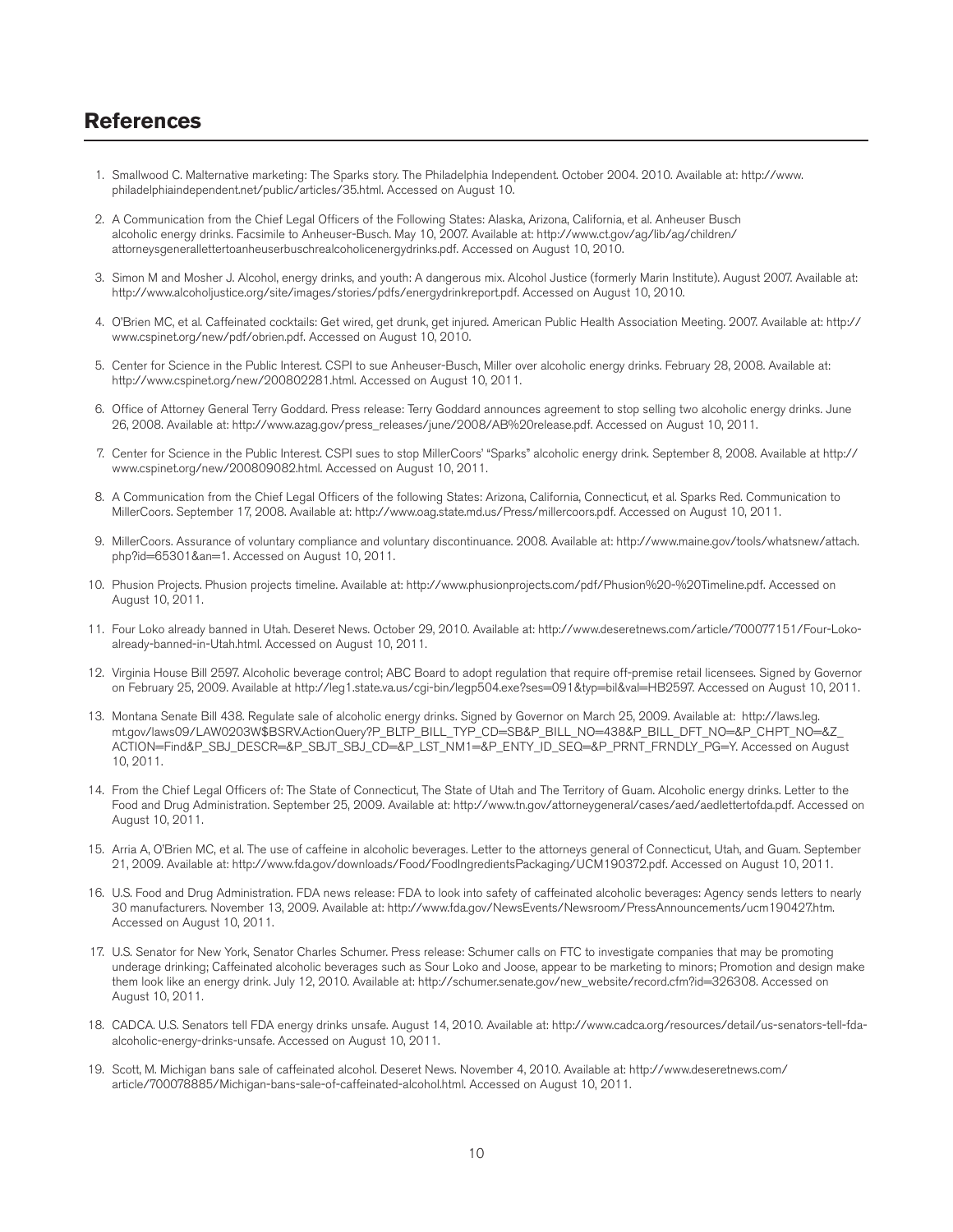- 20. Downs, D. Oklahoma bans controversial alcoholic energy drink. KXII News. November 5, 2010. Available at: http://www.kxii.com/news/ headlines/Oklahoma\_bans\_controversial\_alcoholic\_energy\_drink\_106798859.html. Accessed on August 10, 2011.
- 21. Woodward, C. Washington state bans alcoholic energy drinks. Deseret News. Available at: http://www.deseretnews.com/article/700080417/ Washington-state-bans-alcoholic-energy-drinks.html. Accessed on August 10, 2011.
- 22. State of New York Executive Department Division of Alcoholic Beverage Control State Liquor Authority. Governor Paterson and Chairman Rosen reach agreement with distributors on alcoholic energy drinks. November 14, 2010. Available at: http://www.abc.state.ny.us/system/files/ mediaadvisiory-four-loko.pdf. Accessed on August 10, 2011.
- 23. Agreement will keep boozy energy drinks off CT shelves. NBC Connecticut. November 15, 2010. Available at: http://www.nbcconnecticut.com/ news/local/Local-Officials-Ask-FDA-to-Ban-Boozy-Energy-Drinks--108216794.html. Accessed on August 10, 2011.
- 24. Commonwealth of Massachusetts Department of the State Treasurer Alcoholic Beverages Control Commission. ABCC plans to file emergency regulation on sale of alcoholic beverages containing caffeine and other chemical stimulants. November 16, 2010. Available at: http://www.mass. gov/Ctre/docs/111610ABCCFOURLOKO.pdf. Accessed on August 10, 2011.
- 25. U.S. Food and Drug Administration. Caffeinated alcoholic beverages. November 17, 2010. Available at: http://www.fda.gov/Food/ FoodIngredientsPackaging/ucm190366.htm. Accessed on August 10, 2011.
- 26. U.S. Federal Trade Commission. FTC sends warning letters to marketers of caffeinated alcohol drinks: Tells promoters of Four Joose, Core Spiked, and other that marketing may be deceptive or unfair. November 17, 2010. Available at: http://www.ftc.gov/opa/2010/11/alcohol.shtm. Accessed on August 10, 2011.
- 27. U.S. Alcohol and Tobacco Tax and Trade Bureau. TTB Issues Warning on the sale or shipment of caffeinated alcohol beverages determined by FDA to be adulterated. November 18, 2010. Available at: http://www.ttb.gov/press/fy10/press-release-caffeinated-alcohol-beverages1102.pdf. Accessed on August 10, 2011.
- 28. The Partnership at Drugfree.org. Maker of Four Loko sued for fraud again. March 18, 2011. Available at: http://www.drugfree.org/join-together/ drugs/maker-of-four-loko-sued-for. Accessed on August 10, 2011.
- 29. Vatis K. Family files wrongful death suit against Four Loko. NBC Washington. May 19, 2011. Available at: http://www.nbcwashington.com/news/ local/DC-Family-Files-Wrongful-Death-Suit-Against-Four-Loko-122234224.html. Accessed on August 10, 2011.
- 30. Mandell N. Four Loko gave me permanent hear damage, 22-year-old Michael Mustica claims in lawsuit. New York Daily News. March 21, 2011. Available at: http://articles.nydailynews.com/2011-03-21/news/29193110\_1\_phusion-projects-young-drinkers-caffeinated. Accessed on August 10, 2011.
- 31. Salamon M. Alcohol-energy drink combo riskier than booze alone, study says. Boomberg Businessweek. April 15, 2011. Available at: http://www. businessweek.com/lifestyle/content/healthday/651954.html. Accessed on August 10, 2011.
- 32. State of Maryland Office of the Attorney General. Blast by Colt 45. Letter to Pabst Berwing Company. April 21, 2011. Available at: http://www. oag.state.md.us/Press/Letter%20to%20Pabst\_Metropoulos.pdf. Accessed on August 10, 2011.
- 33. Alcohol Justice. For regulating the sale of caffeinated alcohol beverages and size and alcohol content of flavored malt beverages. January 24, 2011. Available at: http://www.alcoholjustice.org/site/images/stories/FINALModelSuperSized-2.pdf. Accessed on August 10, 2011.
- 34 Alcohol Justice. Big beer sets 8% alcohol limit for its alcopops: Color us unimpressed. June 1, 2011. Available at: http://alcoholjustice.org/ blog/38-blog-entries/646-big-beer-sets-8-alcohol-limit-for-its-alcopops-color-us-unimpressed.html. Accessed on August 10, 2011.
- 35. Savidge A. Study: Four Loko may be just as potentn without caffeine. MyFoxPhoenix. Available at: http://www.myfoxphoenix.com/dpp/health/ study-four-loko-may-br-just-as-potent-without-caffeine-5-25-2011. Accessed on August 10, 2011.
- 36. In particular, Alan Lieberman of California and Marlene Trestman of Maryland were instrumental leaders throughout the campaign, as was Francesca Gessner of the San Francisco city attorney's office.